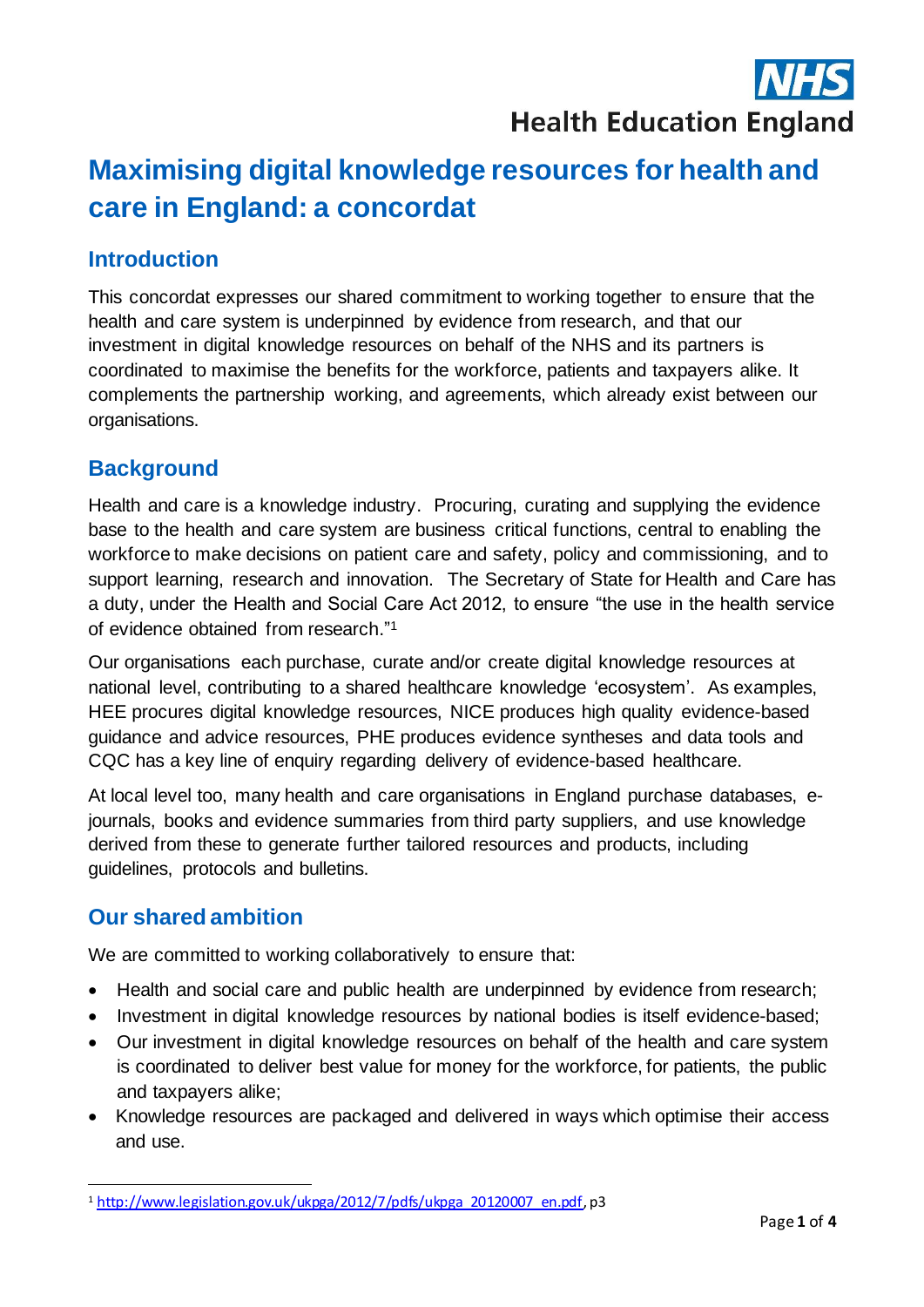## **Working together**

We are committed to work jointly to:

#### **1. Increase the availability of high quality knowledge resources**

- Developing a shared understanding of the knowledge needs of health and care organisations and the health and care workforce, drawing on data analytics and user research;
- Committing to agree that internally generated knowledge resources such as evidence summaries may be shared between signatory bodies, on request, without cost.
- Developing a shared vision and strategy for the procurement and management of published knowledge resources;
- Working together to find innovative ways to add to the value of externally published knowledge by combining it with 'know-how' and population data;
- Jointly making the case for additional investment, as required.

#### **2. Deliver best value for money in the acquisition of knowledge resources**

- Influencing publishers and suppliers to develop realistic and flexible pricing models that meet the requirements of the health and care organisations in England;
- Exploring options for joint and collaborative purchasing where this improves equity of access and deliver cost/time savings;
- Cooperating wherever possible to procure content in such a way as to permit extension of licences to staff of other Arm's Length Bodies and/or wider staff groups.
- Ensuring investment is evidence-based: informed by an understanding of information needs and knowledge-seeking behaviours; procured using quality criteria; monitored using robust data;
- Ensuring the investment made by our organisations complements and does not duplicate others;
- Influencing into the system to avoid duplication and optimise value for money;
- Supporting and promoting open access publishing.

#### **3. Optimise discovery and the use of evidence for policy and in practice**

- Working together and with suppliers to make digital knowledge content accessible in ways and in formats that meet the needs of service and of the workforce, exploring innovative ways to embed knowledge in clinical work-flows, patient management systems, decision-making systems and learning systems;
- Helping to ensure knowledge resources can be delivered and shared across organisational boundaries;
- Jointly promoting greater use of resources;
- Advocating the role of knowledge specialists in mobilising evidence in practice.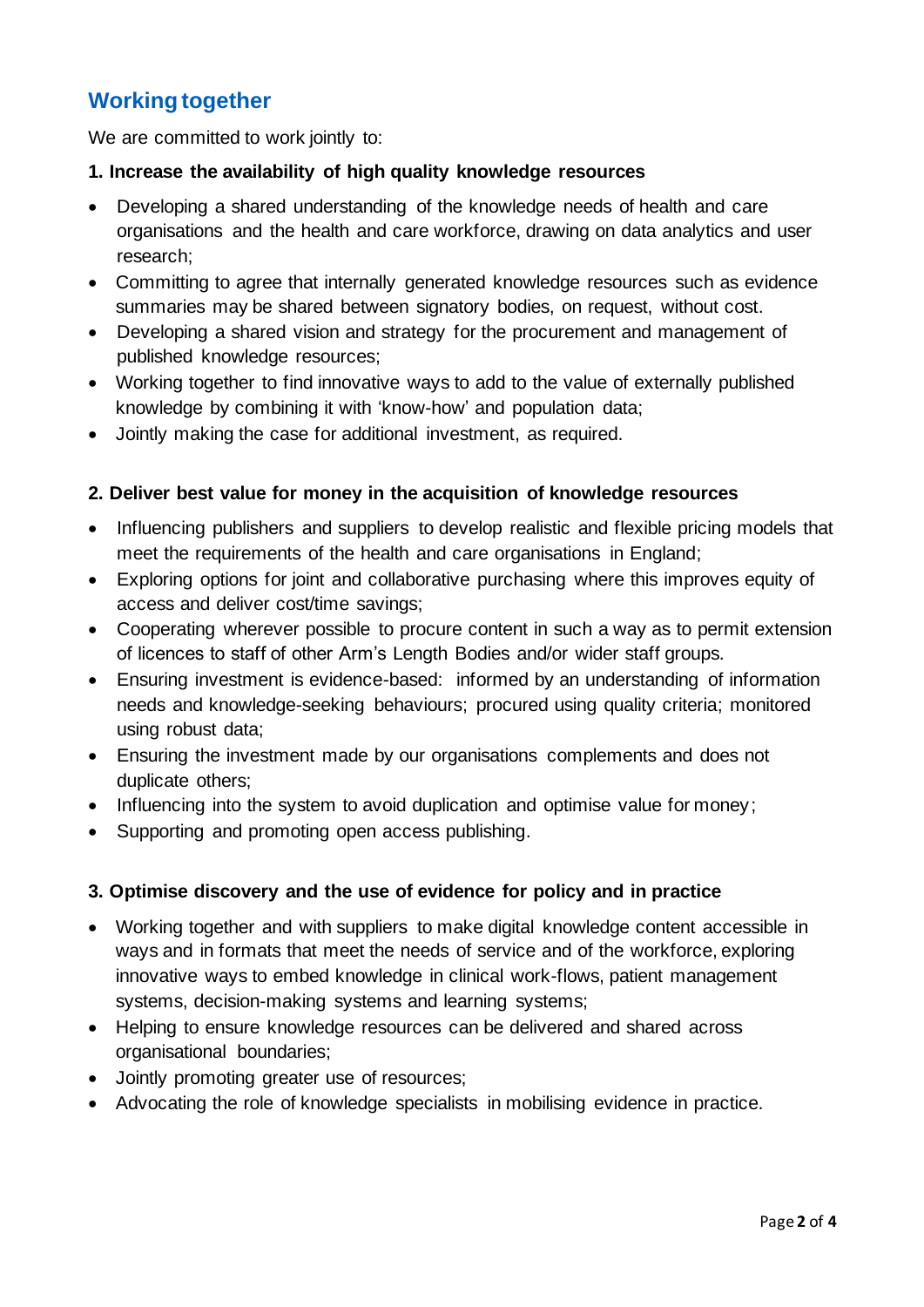Page **3** of **4**

**Signed for and on behalf of Health Education England**

Name: Patrick Mitchell Position: Director of Innovation and Transformation **Date:** 26 July 2019

#### **Signed for and on behalf of The National Institute for Health and Care Excellence**

Name: Alexia Tonnel Position: Director, Evidence Resources Date: 26 July 2019

#### **Signed for and on behalf of NHS England and NHS Improvement**

Name: Ming Tang Position: Chief Data and Analytics Officer **Date: 13** Date: 13 September 2021

#### **Signed for and on behalf of the Care Quality Commission**

heler de

Name: Joyce Frederick

Position: Director of Policy and Strategy Date: 16 December 2021

Previously signed by Malte Gerhold, former Executive Director of Strategy and Intelligence, 22 October 2019